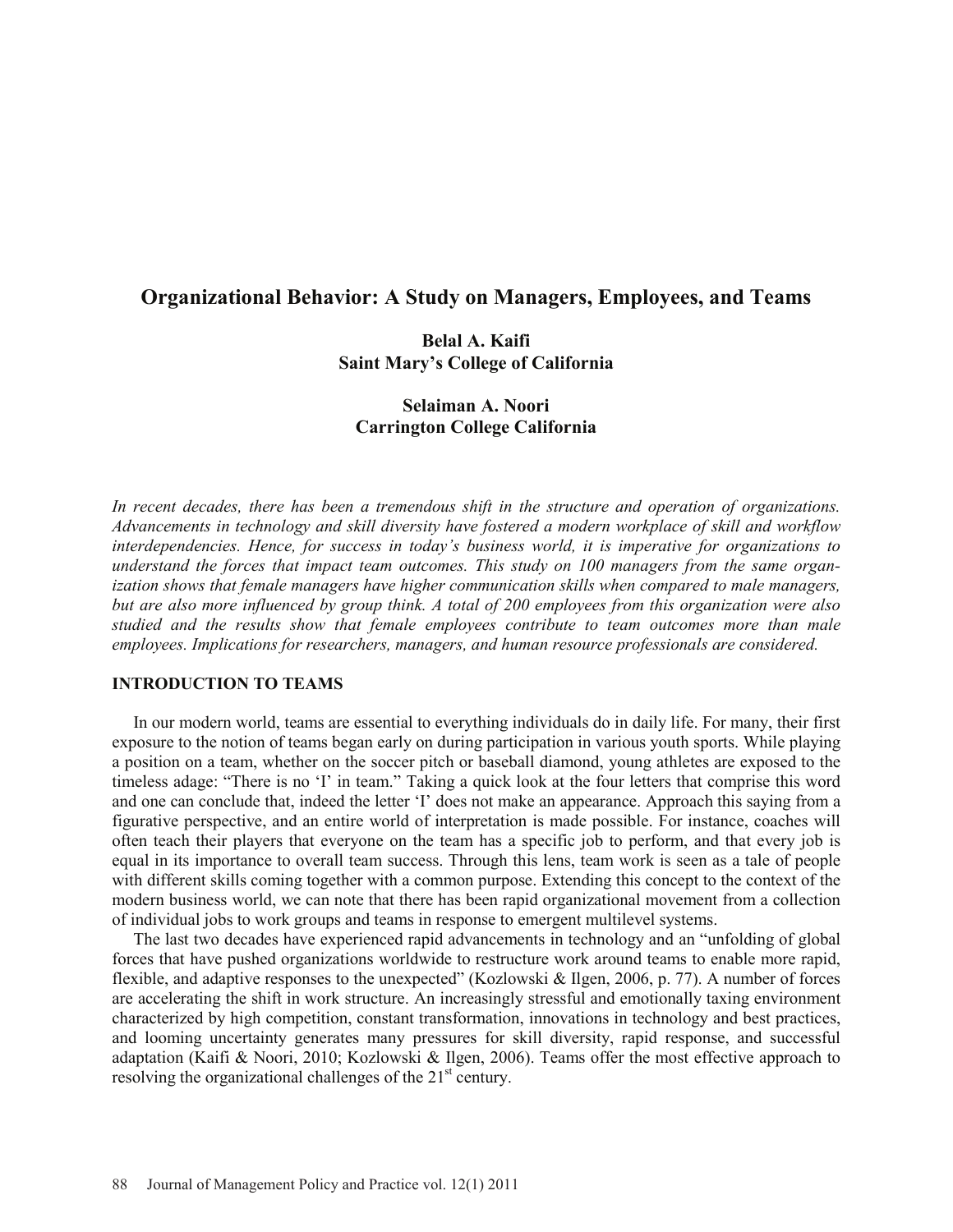#### **LITERATURE REVIEW**

*Organizational behavior* (OB) is a field of study devoted to recognizing, explaining, and eventually developing the attitudes and behaviors of people (individual and group) within organizations. Organizational behavior is based on scientific knowledge and applied practice. According to Kaifi (2010), the "RED Analysis" can be applied by practitioners and researchers for understanding organizational behavior issues:

- *R* Recognize
- *E* Explain
- *D* Develop

Diagnosing organizational behavior is an ongoing cycle of *recognizing* areas of concerns, *explaining* the short-term and long-term implications of each behavior, and continuously *developing* best practices and strategies that can help an organization transform into a robust, high-performing, and dynamic entity. It must be mentioned that organizations need strong managers who are capable of controlling the organization's behavior. Managers who understand human resource management and strategic management are able to influence specific behaviors that help shape the culture of an organization. Influencing specific behaviors in an organization can be a difficult task to undertake for a number of reasons. The most obvious reason is that humans are unpredictable and have unique attitudes and perspectives. When they enter the workforce, they also bring their expectations and experiences to the workforce which many not correlate with the organization's mission. This creates an instant dilemma that can be contagious to others. Controlling such organizational ills is a battle with no end, which accurately explains *why* the study of organizational behavior is so important. Being able to diagnose those issues and responding with well-formulated solutions is what many organizational behavior researchers and managers strive for. The three primary outcomes of organizational behavior are job performance, organizational commitment, and quality of work life (QWL).

Although organizational behavior is an applied discipline, students are not "trained in organizational behavior. Rather, they are educated in organizational behavior and are a co-producer in learning" (Nelson & Quick, 2011, p. 25). The study of organizational behavior requires a rudimentary understanding of psychology, anthropology, sociology, philosophy, and axiology. From a psychological perspective, human behaviors and mental processes dictate how organizations perform; from an anthropological perspective, the culture, language, and beliefs of each individual dictate how organizations perform; from a sociological perspective, the development of human and social behavior dictate how organizations function; from a philosophical perspective, the morals and ethics of an individual dictate how organizations function; and from an axiological perspective, an individual's values dictate how organizations function. Other disciplines (e.g., economics, engineering, or social psychology) may be applied to organizational behavior, as well. For example, in 1776, Adam Smith published *The Wealth of Nations* where he explained the economic advantages of "division of labor" (breakdown of jobs into narrow and repetitive tasks) in organizations. This diversity in organizational behavior allows researchers to investigate new avenues for dealing with organizational issues from different perspectives and angles.

Many organizational behavior researchers believe that organizations are systems. The two basic types of organization systems are closed and open. Many contemporary organizations are open systems that interact with their environment. A closed system does not depend on its environment and can function without the consumption of external resources. An open system must interact with the environment to survive by consuming and exporting resources to the environment. In an open and closed organization system, the *people* are the human resources of the organization who have specific skills, the *purpose* of the organization is the mission, vision, and goal for existing, the *plan* of the organization is the strategy, competitive advantages, and objectives of the organization, and the *priorities* of the organization are what drive the organization to thrive or excel, which in most cases is revenue. Schwartz, Jones, & McCarty (2010) explain, "No matter how much value we produce today—whether it's measured in dollars or sales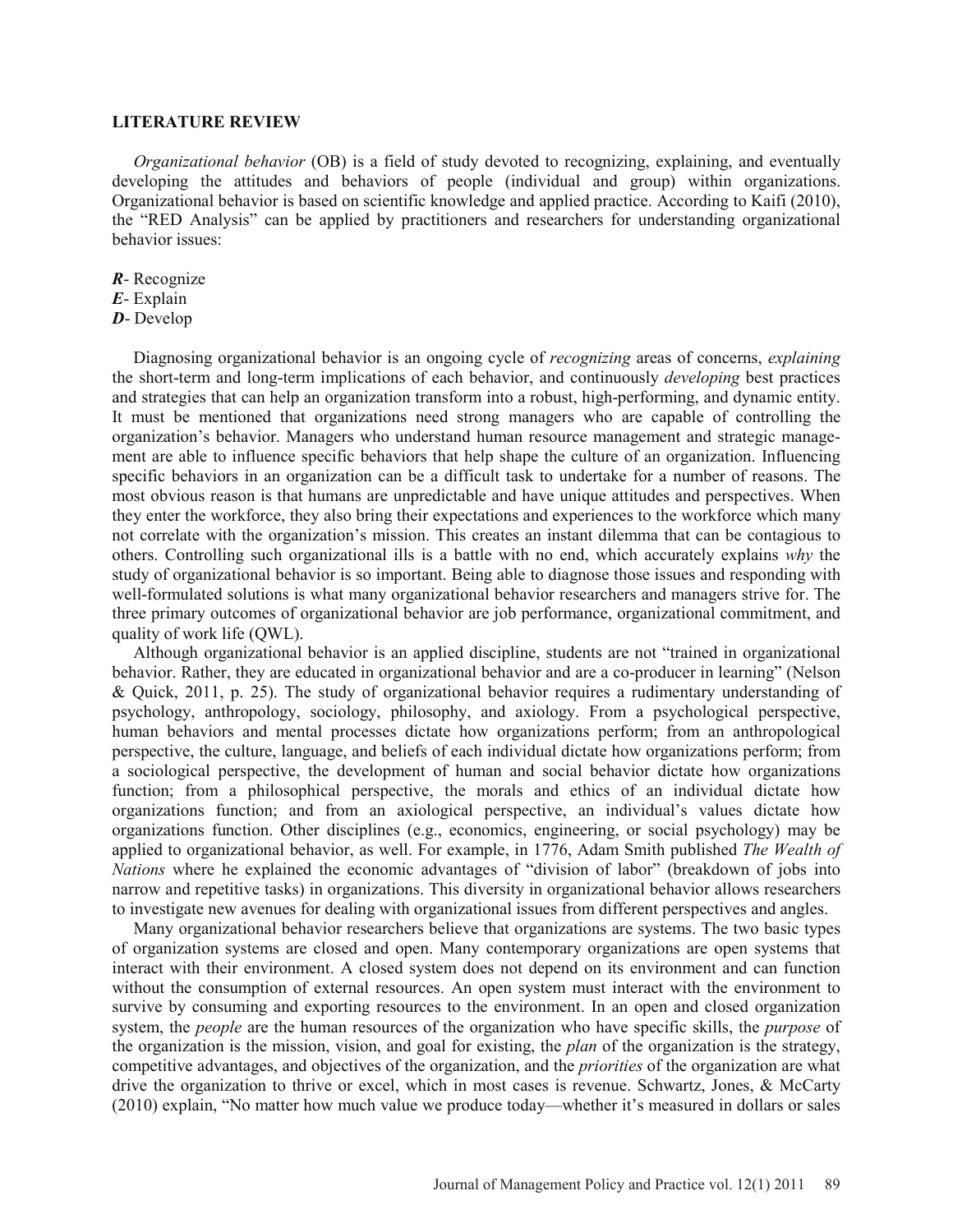or goods or widgets—it's never enough" (p. 3). The four P's to understanding organizations as systems (Kaifi, 2010) is depicted in Figure 1:



**FIGURE 1 ORGANIZATIONS ARE SYSTEMS**

An open organization system functions both internally and externally. The external system has an impact on the internal system and vice versa. For example, the actions of customers (externally) affect the organization and the behavior of people (internally) at work. "Today, when we describe organizations as systems, we mean open systems. An organization takes inputs (resources) from the environment and transforms or processes these resources into outputs that are distributed in the environment" (Robbins & Coulter, 2005, p. 35). An example of an open system organization is a college or university that transforms students into highly-skilled workers that become a part of their environment. A closed organization system (which is becoming less common) does not interact with its environment and as a result is disconnected to the real-world. Some examples of closed system organizations are the regional armies of the People's Republic of China (Shambaugh, 1991), spiritual cults (e.g., Waco), Camp X-Ray at Guantanamo Bay, and prison systems (Fong, Vogel, & Buentello, 1995). With globalization, technological advancements, and unlimited competition, organizations are more likely to become open systems and depend more on their environments. As a result, organizations are investing in teams.

# **TEAMS**

Simply defined, a team is composed of two or more individuals who possess any number of common goals. Exhibiting skill and workflow interdependencies, members combine their differing roles in the completion of a given task. It must be noted, however, that a salient component to team structure is a platform for social interaction, which continues to become more virtual. For the purposes of this article the author's will offer a more thorough treatment of teams.

Research focusing on teams began more than fifty years ago in the area of social psychology. The more recent shift in the organization of work, however, also brought about a shift to the study of teams as an organizational construct (Moreland, Hogg, & Hains, 1994). A modern work system that is dynamic and complex creates commensurate demands on teams to coordinate and combine skill sets and resources to resolve tasks efficiently and effectively (Kozlowski & Ilgen, 2006). From an organizational perspective, a work system composed of teams creates a pool of collective knowledge, skills, and resources that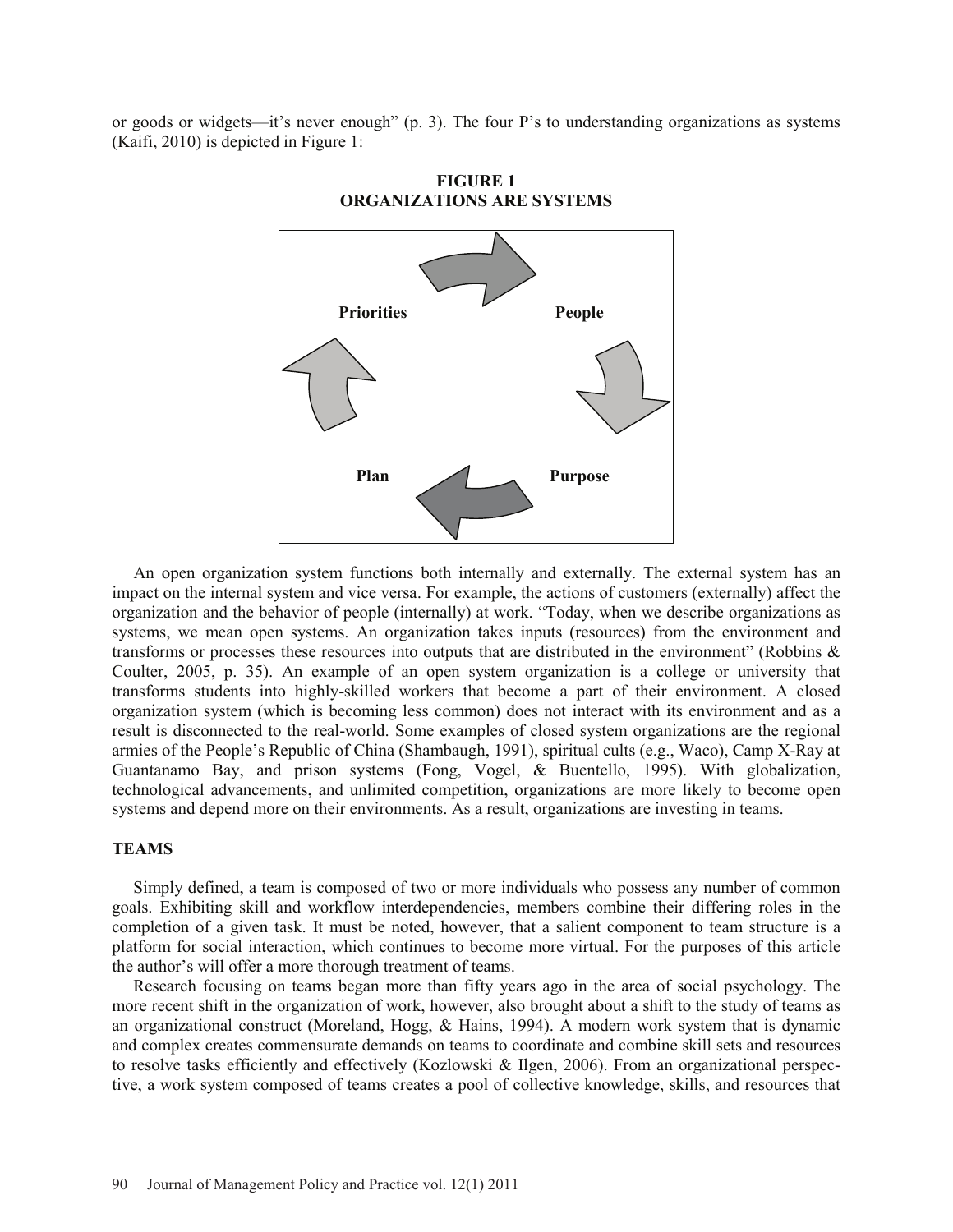support members in resolving a task. Therefore, team task becomes the focal point around which work structure and team coordination are determined.

In today's multilevel organization systems, the capacity for a team to resolve team tasks is influenced by many forces and is gauged by team outcomes. The authors define team outcomes as a dichotomous measure consisting of team performance and team effectiveness. According to Forrester and Tashchian (2006), performance is an efficiency competency that refers to the amount of work the team delivers and its adherence to temporal goals. Effectiveness, on the other hand, describes the quality of output produced by the team and whether the team has met its goals and objectives. Kozlowski and Ilgen (2006) state, "If members collectively lack necessary knowledge, skills, abilities, or resources to resolve the team task, the team cannot be effective" (p. 80). In that sense, team outcomes are determined by member diversity; a range of skills, abilities, and experiences are necessary for positive team production. The collection of wide latitude backgrounds begs the question: What significant predictors effect team outcomes? The answer to this question, and many similar to it, is central to the ongoing research of many investigators seeking insight into team processes and effectiveness.

Forrester and Tashchian (2006) reported that social cohesion and task cohesion were both positively associated with team outcomes. Through these forces of interpersonal attraction and task commitment, members develop a sense of team unity and a shared commitment to team goals. In addition to desiring analytical and problem solving skills in potential employees, Hernandez (2002) stated that "employers also need employees who know how to work effectively with others" (p. 74). The ability to work in a team and contribute positively toward task completion is an important skill to master and one that employers seek (Hansen, 2006).

"Diversity in a team allows for access to a diverse array of external networks that contribute directly to the team's social and knowledge-based capital, as well as team performance" (Joshi, 2006, p. 583). A diversity of skills and capabilities is vital to organizational success, but teams must have an understanding of how "to work effectively with this diversity and to leverage the strengths of each other" (Nath, 2008, p. 29). Open communication, combined with appreciation and respect for the skills and experiences of colleagues, are important mechanisms through which team cohesion is enhanced. A level of trust in each other's abilities and a commitment to team success will create a stage for collaboration and creativity. Team accomplishments, such as the safe return of Apollo 13 astronauts and the success of the Manhattan Project, are the result of team cohesion and collective creativity (Sarmiento & Stahl, 2008). High cohesiveness in teams, however, can create conformity among members and lead to the negative implications of group think. The Challenger space shuttle tragedy and the Bay of Pigs invasion of Cuba are famous examples of when striving for consensus overshadows informed decision-making (Colquitt, Lepine, & Wesson, 2011).

As employers respond to the growing demands placed on organizations to compete on a global level, an implementation of effective team processes is vital to successful business outcomes. In fact, many researchers have reported that college students have a poor understanding of teamwork skills and emphasize the importance in implementation of such training across the curriculum (Williams & Anderson, 2008). To become more than the sum of its parts, a team must "operate in an environment of respect and appreciation for the diversity of style, skills, experiences and contributions" (Nath, 2008, p. 29). To create this culture of sharing and collaboration, organizations should engage in activities that enhance and leverage the benefits of both cohesion and communication among members.

### **STUDY METHODOLOGY**

A total of 100 managers working for the same organization located in the San Francisco, Bay Area filled out a short survey relating to teams. Also, a total of 200 employees working for the same organization filled out a survey relating to teams. This strategy allows for a more comprehensive study that illuminates the perspectives of both managers and employees. As a part of the survey, each participant also answered questions relating to demographic. Table 1 (Managers) and Table 2 (Employees) represent the demographic nature of the population.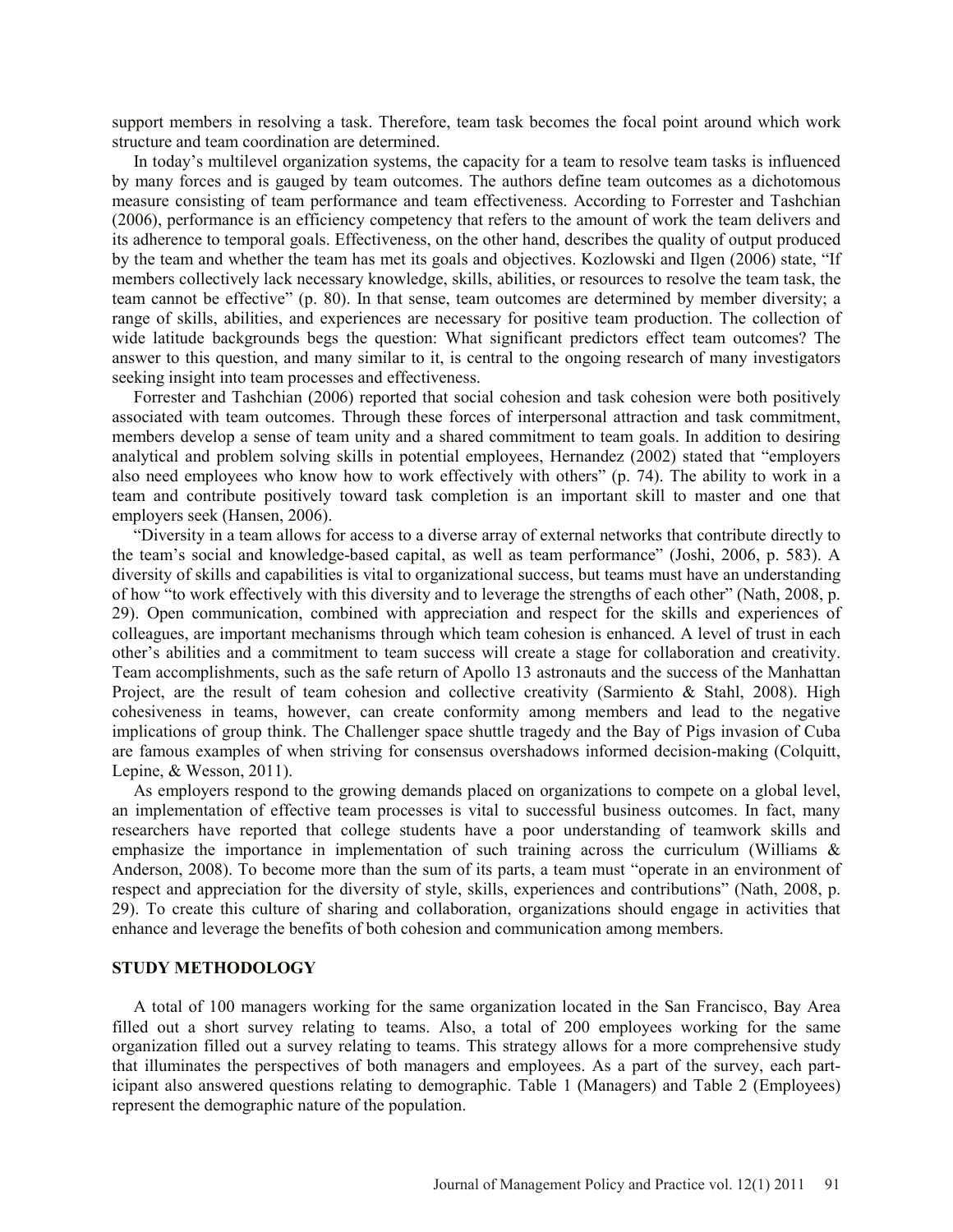### **TABLE 1 MANAGER'S DEMOGRAPHIC**

| Gender | <b>Management</b><br><b>Respondents</b> | <b>Age Group</b><br>30 and above | $\geq$ five years of team<br>management<br>experience | <b>Bachelor's</b><br><b>Degree</b> |
|--------|-----------------------------------------|----------------------------------|-------------------------------------------------------|------------------------------------|
| Male   |                                         |                                  |                                                       |                                    |
| Female |                                         |                                  |                                                       |                                    |
| Total  | 00                                      |                                  |                                                       |                                    |

#### **TABLE 2 EMPLOYEES' DEMOGRAPHIC**

| Gender | <b>Employee</b><br><b>Respondents</b> | Age Group<br>30 and above | $\geq$ five years of team<br>work experience | <b>Bachelor's</b><br><b>Degree</b> |
|--------|---------------------------------------|---------------------------|----------------------------------------------|------------------------------------|
| Male   |                                       |                           |                                              |                                    |
| Female | 00                                    |                           |                                              |                                    |
| Γotal  |                                       |                           |                                              |                                    |

The information above illustrates several key points. Of the 250 surveys sent by email to managers, a total of 59 males and 53 females responded, giving a 45% response rate. Surveys from 9 male and 3 female managers were rejected for incompleteness. In all, the responses of 50 male and 50 female managers were accepted for this study. Concerning age group, 46 (representing 92%) of male and 50 (representing 100%) of female managers were 30 years or older. Also, 48 (representing 96%) male and 42 (representing 84%) female managers identified as having five or more years of team management experience. A total of 43 (representing 86%) male and 39 (representing 78%) female managers that participated in this study have earned a bachelor's degree.

Of the 350 surveys that were sent by email to employees, a total of 108 male and 102 female responses were returned, giving a response rate of 31%. Surveys from 8 male and 2 female were rejected on the basis of incompleteness. In all, the responses of 100 male and 100 female employees were accepted for this study. Among the employee responses, 75 or 75% of male participants and 62 or 62% of female participants were 30 years or older. Furthermore, 63 or 63% of male employees and 54 or 54% female employees reported five years or more of team work experience. Concerning employee education, 67 or 67% of male participants and 54 or 54% of female participants have earned a bachelor's degree.

The participants were requested to take the survey as a part of an organizational behavior training exercise. The participants were told that the results would be shared in organizational behavior training. Each statement on the survey was measured using a 5-point Likert scale ranging from "Never" to "Always" (Table 3). For example, one inquiry stated: "I strive toward consensus to maintain team harmony."

# **TABLE 3 5-POINT LIKERT SCALE KEY**

| Never     |
|-----------|
| Rarely    |
| Sometimes |
| Often     |
| Always    |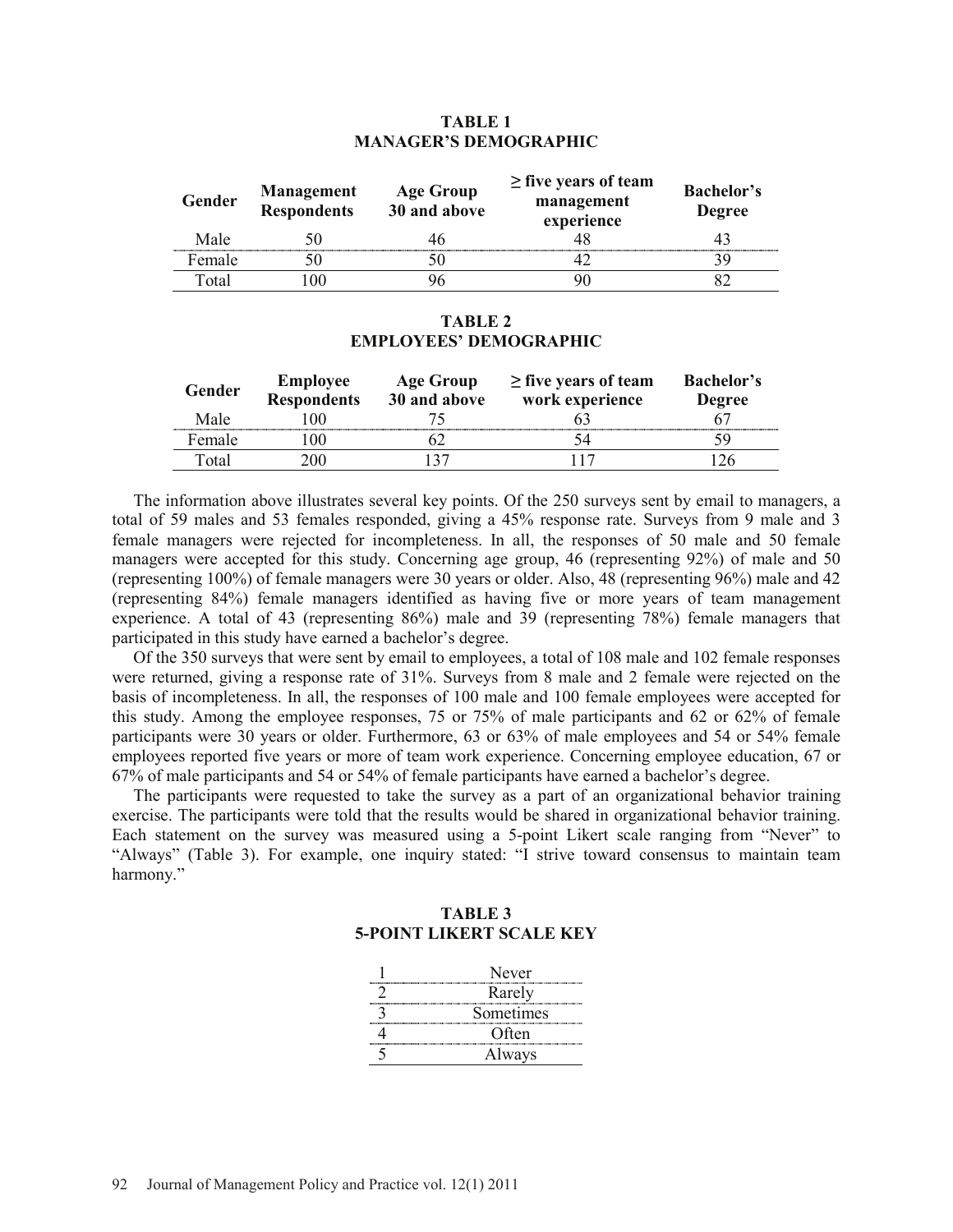The sums of the answers were used to determine the different scores relating to the hypotheses for the study which are:

*Hypothesis 1:* Female managers will have higher scores in valuing communication with employees. *Hypothesis 2:* Female managers will have higher scores on becoming influenced by group think. *Hypothesis 3:* Female employees will contribute to team outcomes more than male employees.

#### **Results**

The first hypothesis predicted that "*Female managers will have higher scores on communicating with employees"* and, as presented in Table 4, this study supported this supposition since female managers scores were significantly higher than the males with a p-value of 0.001.

### **TABLE 4 Female managers will have higher scores on communicating with employees. Descriptive Statistics and T-test of two means.**

| Gender                    | Mean   | <b>Standard Deviation</b> | Sample Size |
|---------------------------|--------|---------------------------|-------------|
| Male                      | 32.80  |                           |             |
| Female                    | I () 4 |                           |             |
| $t = 7.115$ ; $p = 0.001$ |        |                           |             |

The second hypothesis predicted that *"Female managers will have higher scores on becoming influenced by groupthink"* and, as presented in Table 5, this study supported this supposition since female manager scores were significantly higher than the males with a p-value of 0.001.

## **TABLE 5 Female managers will have higher scores on becoming influenced by group think. Descriptive Statistics and T-test of two means.**

| Gender                    | Mean   | <b>Standard Deviation</b> | Sample Size |
|---------------------------|--------|---------------------------|-------------|
| Male                      | 45 IO  |                           |             |
| Female                    | 86 Q.R |                           |             |
| $t = 9.595$ ; $p = 0.001$ |        |                           |             |

The third hypothesis predicted that "*Female employees will contribute to team outcomes more than male employees*" and, as presented in Table 6, this study supported this supposition since female managers scores were significantly higher than the males with a p-value of 0.001.

# **TABLE 6 Female employees will contribute to team outcomes more than male employees. Descriptive Statistics and T-test of two means.**

| Gender                     | Mean | <b>Standard Deviation</b> | Sample Size |  |
|----------------------------|------|---------------------------|-------------|--|
| Male                       |      |                           | 90          |  |
| Female                     |      |                           |             |  |
| $t = 11.428$ ; $p = 0.001$ |      |                           |             |  |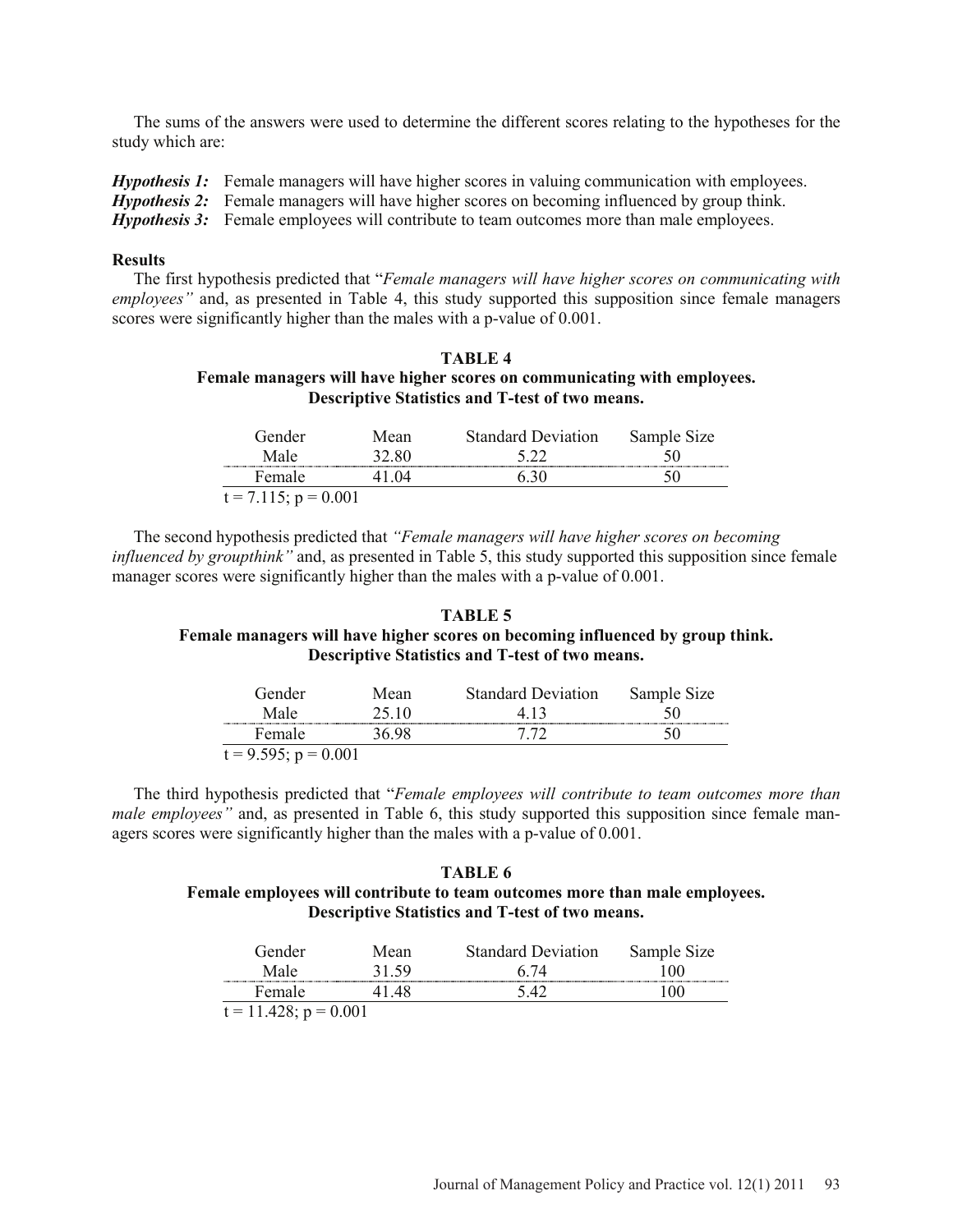#### **PRAGMATIC IMPLICATIONS AND RECOMMENDATIONS**

This research showed that female managers valued communication with their teams more than their male counterparts. Organizations that value communication, accountability, and transparency are the ones that are more successful during times of organizational change. If female managers understand the importance of communication better than their male counterparts as this study has demonstrated, then organizations should feel comfortable hiring and promoting females to management positions. Kaifi and Noori (2010) explain, "Although, both men and women can increase their emotional intelligence levels, this study has shown that women have higher levels of emotional intelligence which may make them the better manager of the 21st century" (p. 19). Many believe that women have innate leadership skills that can make them more approachable, understanding, and effective. For example, some believe that women are more organized, empathetic, creative, and accountable. As a result of having innate leadership skills, females understand the importance of connecting when communicating. Maxwell (2010) explains, "Connecting is the ability to identify with people and relate to them in a way that increases your influence on them" (p. 3). There are also different levels of connecting to others depending on different factors (e.g., formal vs. informal settings). Maxwell (2010) clearly defines what it means to connect with others at each of the three levels. When connecting one on one, it is important to "Talk more about the other person and less about yourself" (p. 20). When connecting in a group, "Look for ways to compliment people in the group for their ideas and actions (2010, p. 21). Finally, when connecting with an audience, "let your listeners know that you are excited to be with them" (Maxwell, 2010, p. 21). Each level of connecting requires different levels of energy. Maxwell states, "Connecting always requires energy. The larger the group, the more energy that's required to connect" (2010, p. 93).

Similarly, it is important for a great communicator to be able to use facial expressions to convey specific messages. Maxwell (2010) justifies this important tactic by explaining how "Great actors can tell an entire story without uttering a word, simply by using facial expressions (p. 56). Effective communicators are able to share experiences that others can relate to. For example, a leader trying to connect to his or her followers can explain how he or she has been in their shoes and more importantly, can relate to their experiences. This simple connecting factor of relating to the experiences of others can help a leader promote higher standards, enhance morale, and advance performance levels within an organization. Maxwell (2010) states, "There's no substitute for personal experience when we want to connect with people's hearts" (p. 63). Connecting to people's hearts is the most powerful medium for connecting. Leaders who have an ethical image and who are trusted are able to influence more people. Maxwell (2010) explains, "Trust plays the same role in all relationships, and it always impacts communication. To be an effective connector over the long haul, you have to establish credibility by living what you communicate" and further states, "If you don't, you undermine trust, people disconnect from you, and they stop listening (p. 231). As a matter of fact, "Effective communicators are comfortable in their own skin. They're confident because they know what they can and can't do, and they gravitate to their communication sweet spot when they speak to people" (Maxwell, 2010, p. 63). Connecting when communicating helps with team cohesiveness; especially when working on projects that require high levels of productivity, efficiency, and creativity. Also, organizations have been known to use crossfunctional teams (people from different departments of an organization working as one team) as a more comprehensive medium for building morale, uniting and empowering employees, and promoting the concept of synergy. As such, women in the workforce should become team leaders because of their ability to recognize the importance of communication, cohesiveness, and creativity.

The ability to engage personal emotions and the emotions of others are important skills for managers to possess in the  $21<sup>st</sup>$  century workplace. As organizational leaders, managers can set the performance pace and collective attitude within their teams through cohesion. Having better skills of emotional intelligence than their male counterparts, female managers "can develop strong emotional bonds to other members of their team and to the team itself" (Colquitt, Lepine, & Wesson*,* 2011, p. 425). As such, women managers are able to develop higher levels of cohesiveness within their teams, which in turn, tends to create an atmosphere of high motivation and performance. Although female managers were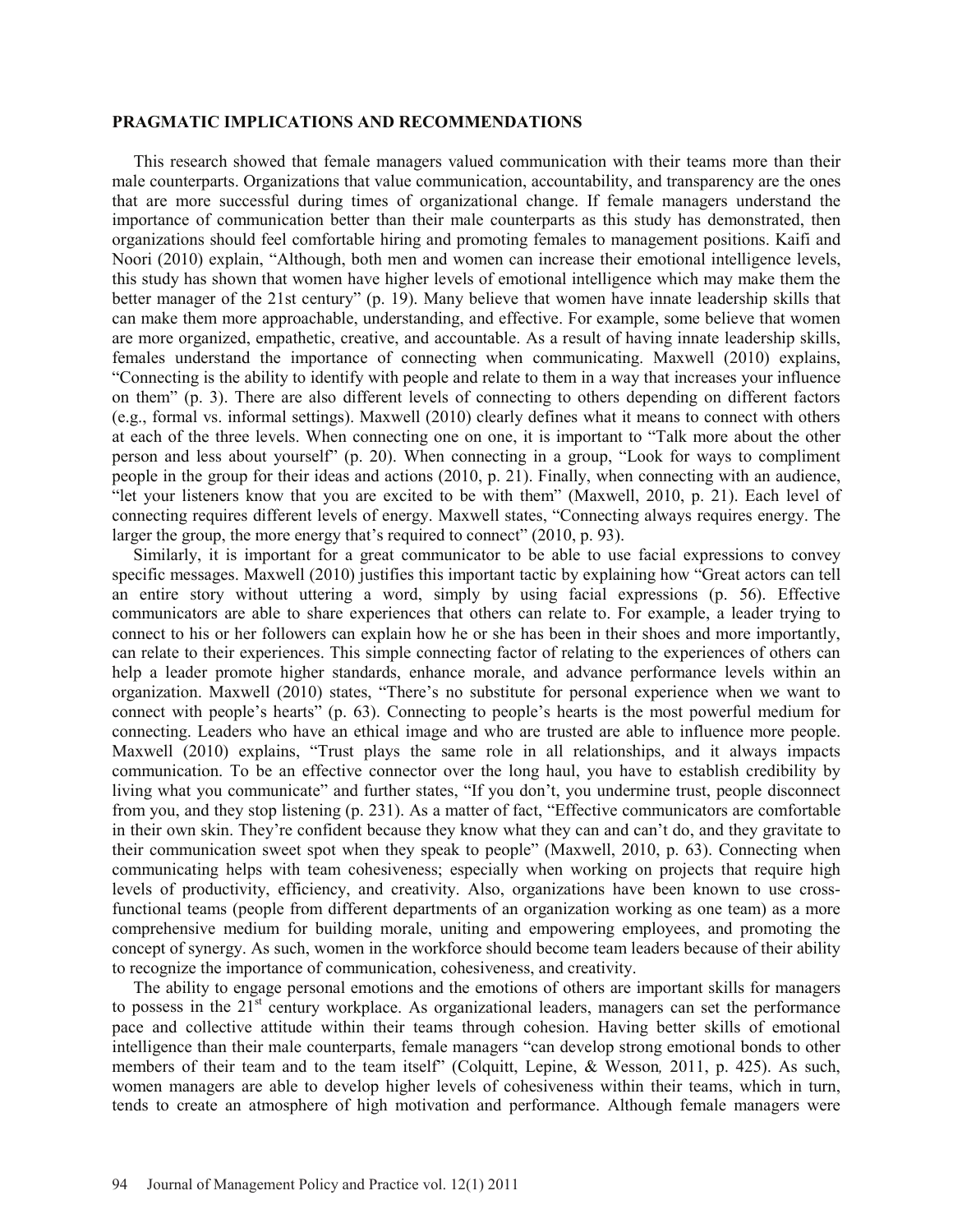found to be at an advantage in creating team cohesion, the results also indicate that they are more prone to groupthink than male managers. Group think phenomena often evolve in highly cohesive teams when "members may try to maintain harmony by striving toward consensus on issues without ever offering, seeking, or seriously considering alternative viewpoints and perspectives" (Colquitt, Lepine, & Wesson, 2011, p. 425). Being more understanding and empathetic than males, female managers may drive toward conformity more often in order to avoid confrontation and misunderstandings, and to give their team members creative freedom. Galbraith's (2010) explanation of women's natural human skills adds further insight into why female managers may gravitate toward group think more than male managers: "Women tend to prefer to build connections with other people and see themselves as relative equals" and further states, "Thus, a relationship defined by power over others is not as natural a state for women as it is for men. Women leaders often see themselves in the center of a web of relationships, rather than atop a pyramid" (p. 46). The ability to develop cohesion within their team allows female managers to promote higher levels of performance. This finding, however, also indicates that the leadership abilities of female managers have a higher tendency of being hindered by group think. To leverage the benefits of cohesion without the negative implications of group think, female managers should undertake training in identifying and preventing the detrimental consequences of cohesion.

The study findings also confirmed the hypothesis that female employees will contribute to team outcomes more than male employees. The authors of this study define team outcomes as an assessment comprised of two measures: team performance and team effectiveness. Adopting the definitions offered by Forrester and Tashchian (2006), the authors describe team performance as an efficiency competency that refers to the amount of work the team delivers and its adherence to temporal goals. Effectiveness, on the other hand, describes the quality of output produced by the team and whether the team has met its goals and objectives. Women may contribute more to team task completion than men because they have the advantage of being better communicators. Communication skills are imperative for success in today's business world where task completion is achieved in organizational systems of multiple interdependent horizontal and vertical levels. As Colquitt, Lepine, and Wesson (2011) explain, "Much of today's work is accomplished interdependently and involves communication among members, and therefore, the effectiveness of communication plays an important role in determining whether there is process gain or process loss" (p. 422). Furthermore, communication may benefit female employees by allowing them to better share ideas with members, make recommendations, and seek assistance when encountering an issue they cannot personally resolve.

Having a higher score in team outcome contribution also suggests that female employees are more apt to following task deadlines and producing higher quality work. This finding alludes to the belief that women are innately more organized, creative, and empathetic than men. Furthermore, these qualities may also contribute to higher levels of cohesion, which in turn, produce higher levels of team and task commitment. The results of this study support the possibility that female employees have greater potential for leadership positions within organizations. It is well known, however, that women are in fact underrepresented in positions of authority and often earn less income than men for doing the same job (Colquitt, Lepine, & Wesson, 2011). The unfortunate reality is that sex discrimination is commonplace in organizations. For instance, if a businessman is required to choose between a man and a woman possessing the same qualification levels, he would opt for the man, due to some misconceptions widespread among businessmen, such as the idea that women involve a cost when they take a maternity leave, that they create controversial relationships with their colleagues or they do not meet the necessary skills to be good executives (Lopez-Fernandez *et al*., 2009). Findings reported by Heckman *et al.* (2010) indicate that men are more likely to receive favorable customer satisfaction judgments than women counterparts, suggesting that sex discrimination is pervasive in the general public, as well. Perhaps confronting gender inequality in the workplace, and society at large, will enable female employees to be recognized for their qualities and contributions to team outcomes. By fostering procedural justice in organizations, authorities will empower women to accelerate their journeys up the organizational ladder and to receive merit raises based on job performance (Colquitt, Lepine, & Wesson, 2011; Heckman *et al.,*  2010).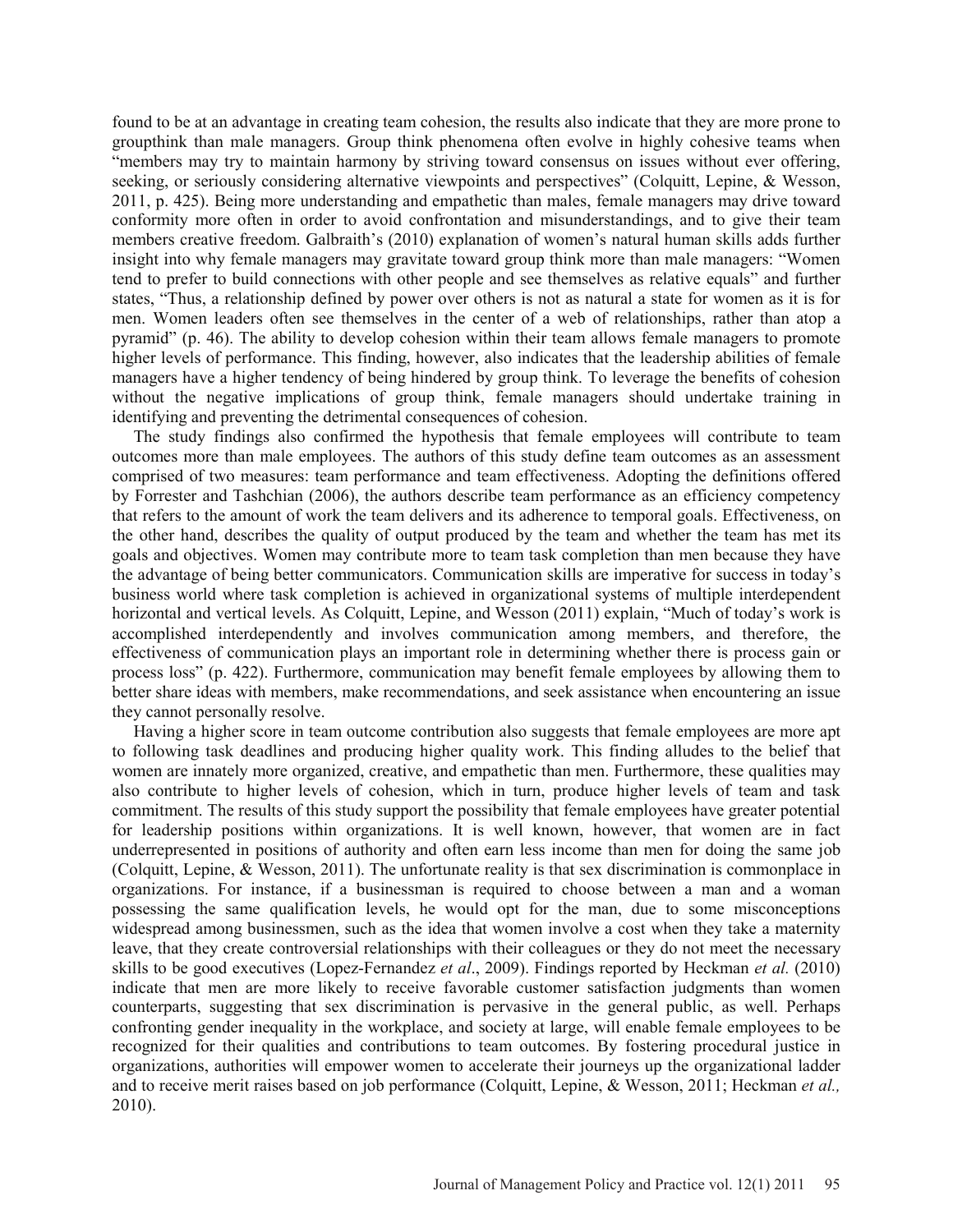#### **LIMITATIONS**

There are some limitations to this study and one is the limited amount of responses from each group. This survey can be combined with other more comprehensive instruments to enhance and confirm the results. Also, future studies can duplicate the research with a greater number of participants that are compared to other organizations. Perhaps different population groups (higher and lower management levels) and people working in various industries can be studied separately to learn more about teamwork. It may also be beneficial to study the contribution to team outcomes made by male and female managers. Furthermore, exploring the occurrence of group think among male and female employees can offer further insight into gender differences in organizations. Finally, future researchers should consider translating the survey instrument into other languages to see if the same results are true in organizations throughout the world.

## **CONCLUSION**

Theoretically, it is important to understand how and why teamwork affects people's success in the workplace. Practically, it is important for managers to know whether teamwork affects performance because it proxies cohesiveness and synergy. The study presented in this article clearly suggests that teamwork affects people's careers and workplace interactions and therefore is worthy of continued scholarly investigation.

## **REFERENCES**

Colquitt, J. A., Lepine, J. A., & Wesson, M. J. (2011). Organizational Behavior*.* New York: McGraw-Hill/Irwin.

Fong, R.S., Vogel, R.E., & Bunetello, S. (1995). Blood-in, blood-out: The rationale behind defecting from prison gangs. *Journal of Gang Research*, 2(4), pp. 45-51.

Forrester, W. R., & Tashchian, A. (2006). Modeling the relationship between cohesion and performance in student work groups. *International Journal of Management*, 23(3), pp. 458-464.

Galbraith, J. R. (1980). Applying theory to the management of organizations. In W. M. Evan (Ed.), *Frontiers in organization and management,* 151-167. New York: Praeger.

Hansen, R. S. (2006). Benefits and problems with student teams: Suggestions for improving team projects. *Journal of Education for Business,* 82(1), pp. 11-19.

Hekman, D.R., Aquino, K., Owens, B.P., Mitchell, T.R., & Pauline, L.K. (2010). An examination of whether and how racial and gender biases influence customer satisfaction. *Academy of Management*, 53(2), pp. 238-264.

Hernandez, S. (2002). Team learning in a marketing principles course: Cooperative structures that facilitate active learning and higher level thinking. *Journal of Marketing Education,* 24(1), pp. 73-85.

Joshni, A. (2006). The influence of organizational demography on the external networking behavior of teams. *Academy of Management Review,* 31(3), pp. 583-595.

Kaifi, B.A. (2010). Understanding organizational behavior. Presentation at Carrington College California on July 6, 2010 from 9:15AM to 10:00AM and also 11:30AM- 12:15PM.